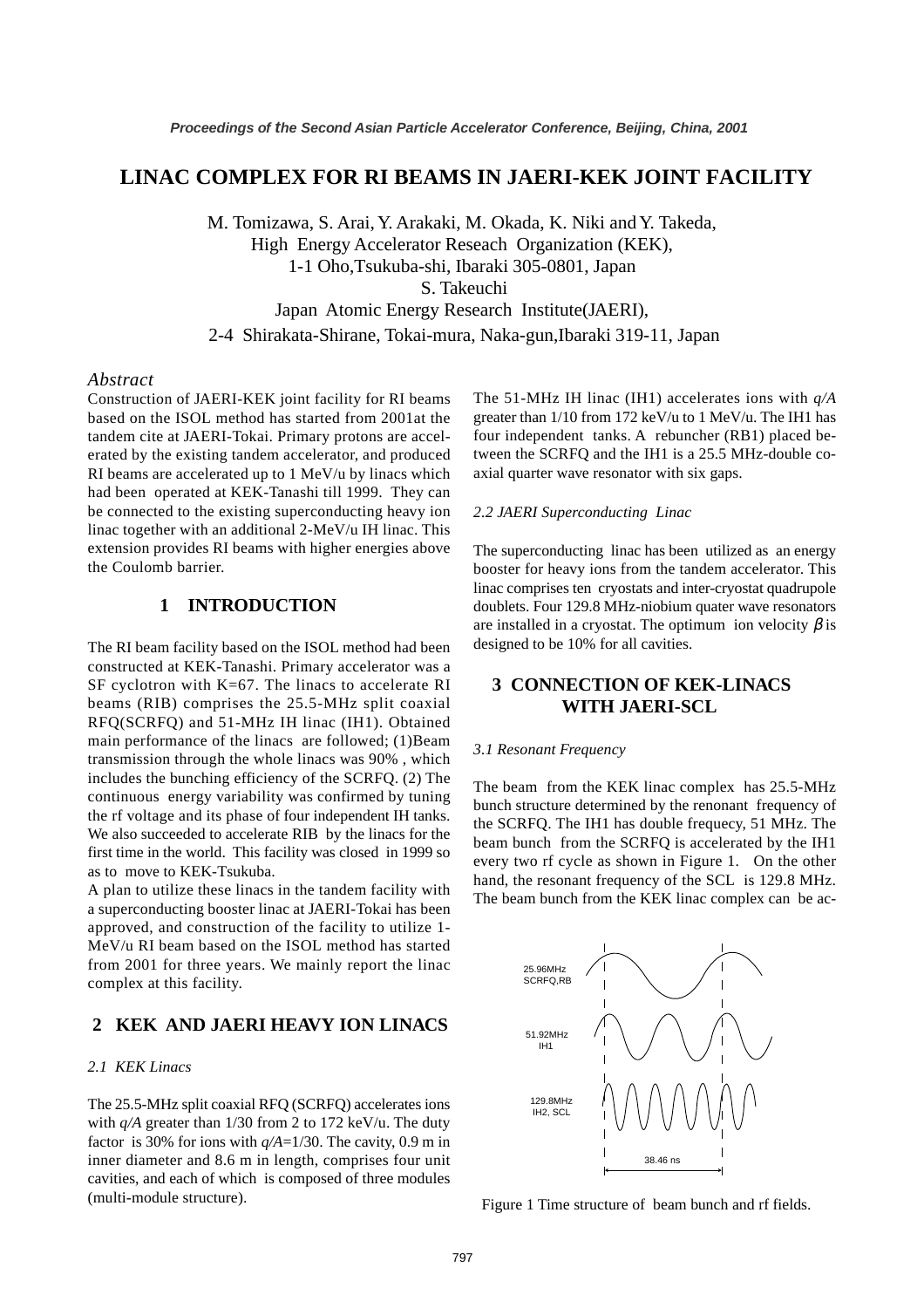

Figure 2 Maximum energy accelerated by the SCL as a functon of incidnt energy.

celerated by the SCL, if the frequencies of the SCRFQ and the IH1 can be increased by about 2%, that is, 25.96 and 51.92 MHz, respectively.

We have studied method to change the frequencies of the SCRFQ, the RB1 and the IH1.The SCRFQ cavity has Lshape plates to change capacitance between stem flange and backplates of vanes, and plates for closing the stemflange windows to change inductance. Due to an equivalent circuit analysis, the frequency can be changed from 25.5 MHz to 25.96 MHz by adjusting the size of these plates so as to keep a flat intervane voltage distribution. The frequency change of the IH1 is performed by increasing the gap lengths between drift tubes in order to decrease the capacitance. All drift tubes are replaced to new ones. The gap lengths are determined by model tests after rough estimations by MAFIA calculations. A method to change the frequency of the RB1 is same as that of the IH1. The final gap length is determined from the SUPERFISH and MAFIA calculations.

#### *3.2 Injection Energy Matching to SCL*

 The SCL has large velocity acceptance, since the accelerating gap number of a cavity is only two and the rf phase of each cavity can be independently tuned. Transit time factor of the two-gap cavity is written as

$$
T(\beta) = \frac{2}{\pi} \frac{\beta}{\beta_o} \left[ \cos \left( \frac{\pi}{4} \frac{\beta_o}{\beta} \right) - \cos \left( \frac{3\pi}{4} \frac{\beta_o}{\beta} \right) \right]
$$
 (1)

where,  $\beta$  is beam velocity divided by the light velocity, and  $\beta$ <sub>o</sub> is designed one of the cavity. Then energy gain per a cavity is expressed as

$$
\Delta E = \left(\frac{q}{A}\right) \cdot V \cdot T(\beta) \cdot \cos \phi \tag{2}
$$

where,  $V$  is voltage generated per a cavity and  $\phi$  is synchronous phase. Figure 1 shows acceleration energy as a function of incident energy calculated from Eq. (1) for *V*=750 kV corresponding to field gradient of 5 MV/m,  $\phi = -25^{\circ}$ and 40 cavites. Good acceleration efficiency is obtained for incident energy of above 2 MeV/u. Therefore a linac to accelerate 1 MeV/u - ions to 2 MeV/u is required to inject to the SCL. We choose an IH linac (IH2) as this accelerator.

#### *3.3 SCL Acceptance*

Present beam optics of the SCL is optimized so as to accelerate the tandem beam with small emittance. This optics is not enough to accept the beam from the KEK linacs complex. In order to increase the acceptance, a periodic structure of doublet FODO will be adopted just by changing polarities of quadupole currents. And beam collimators placed in front of the cryostat will be removed. It would not cause a serious damage for the cavities, since RI beam intensity is very low. From the tracking simulation, the transverse acceptance is increased to  $1.4\pi$  mm•mrad at normalized value.

## **4 OUTLINE OF JOINT FACILITY**

Figure 3 shows a layout of the JAERI/KEK RNB facility. In this facility, primary protons or various heavy ions to produce RIB are accelerated by an 18 MV tandem accelerator. For example, in case of protons, 36 MeV, 3 µA beam is available. In this facility, fission induced heavy neutron-rich RIB can be produced by using UC target as well as light RIB. The charge state of RIB with single charge state can be increased by charge borrding 18 GHz-ECRIS, and accelerated by the SCRFQ and the IH1 up to 1MeV/u. A beam transport line between the IH1 and IH2 comprises two rebuchers(RB2-3) and 90° bending section. Newly constructed two rebunchers are double coaxial quater wave resonators with 4 gaps. Their frequency is chosen to be 25.96 MHz to reduce longitudinal aberation due to nonlinearity of accelerating field. A newly constructed IH linacs (IH2) is placed just before the SCL. The IH2 has frequency of 129.8 MHz same as that of the SCL , and accelerates ions with  $q/A$  of  $1/7$  from 1 to 2 MeV/u. Number of tanks is two, a quadrupole triplet is placed between two tanks. The 2 MeV/u beams from the IH2 are injected into the SCL and can be accelerated up to energies above the Coulomb barrier. Main parameters of the linac complex is listed in Table 1.

### **5 SCHEDULE**

The frequency modification of the SCRFQ, RB1 and the IH1 will be done 2001 to 2002. By the end of 2003, installations of the whole system will be finished. The RIB up to 1 MeV/u will be available from 2004. The first RIB acceleration by the SCL will be planed in 2006.